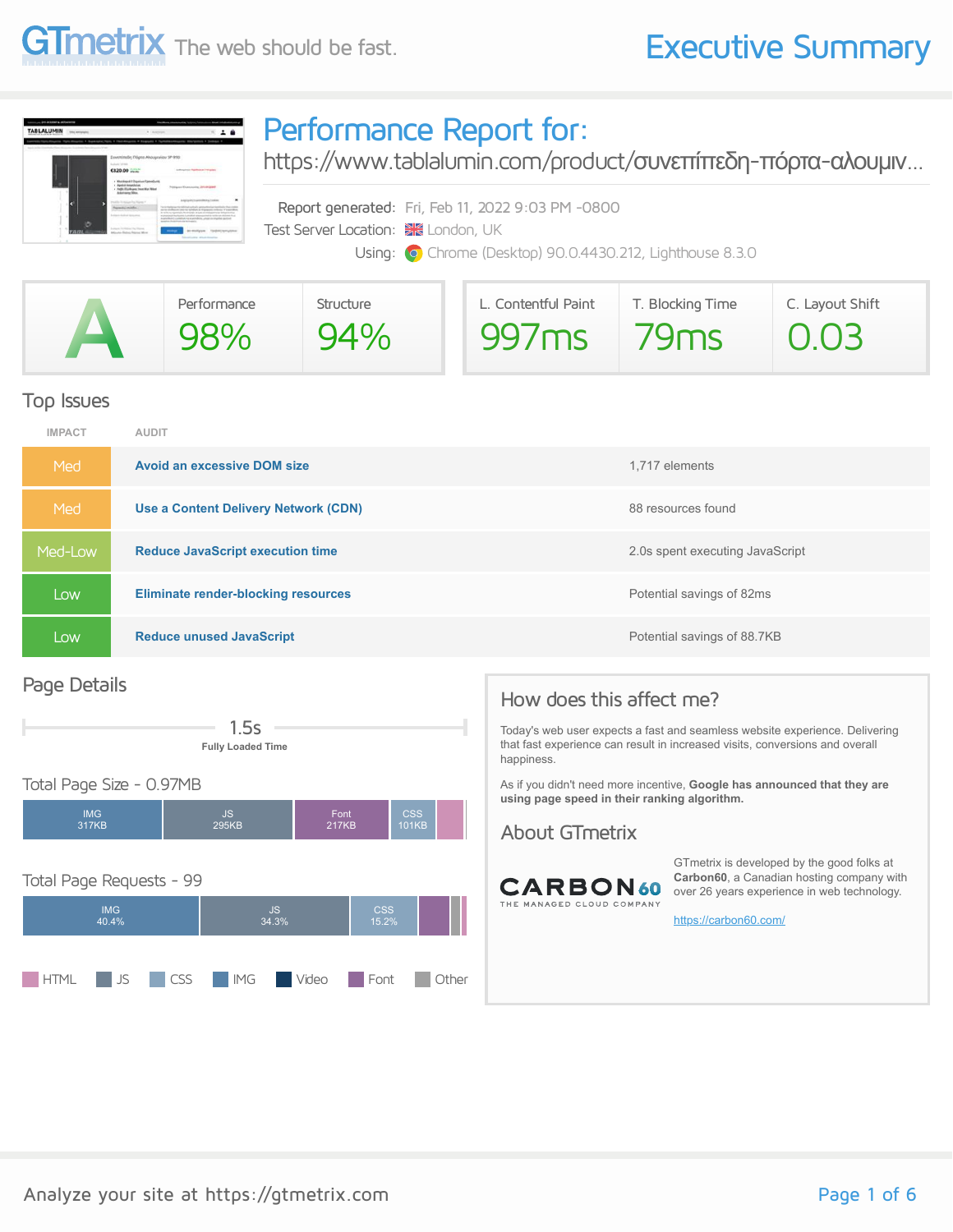

#### Page scores



#### Page metrics



#### Page sizes and request counts

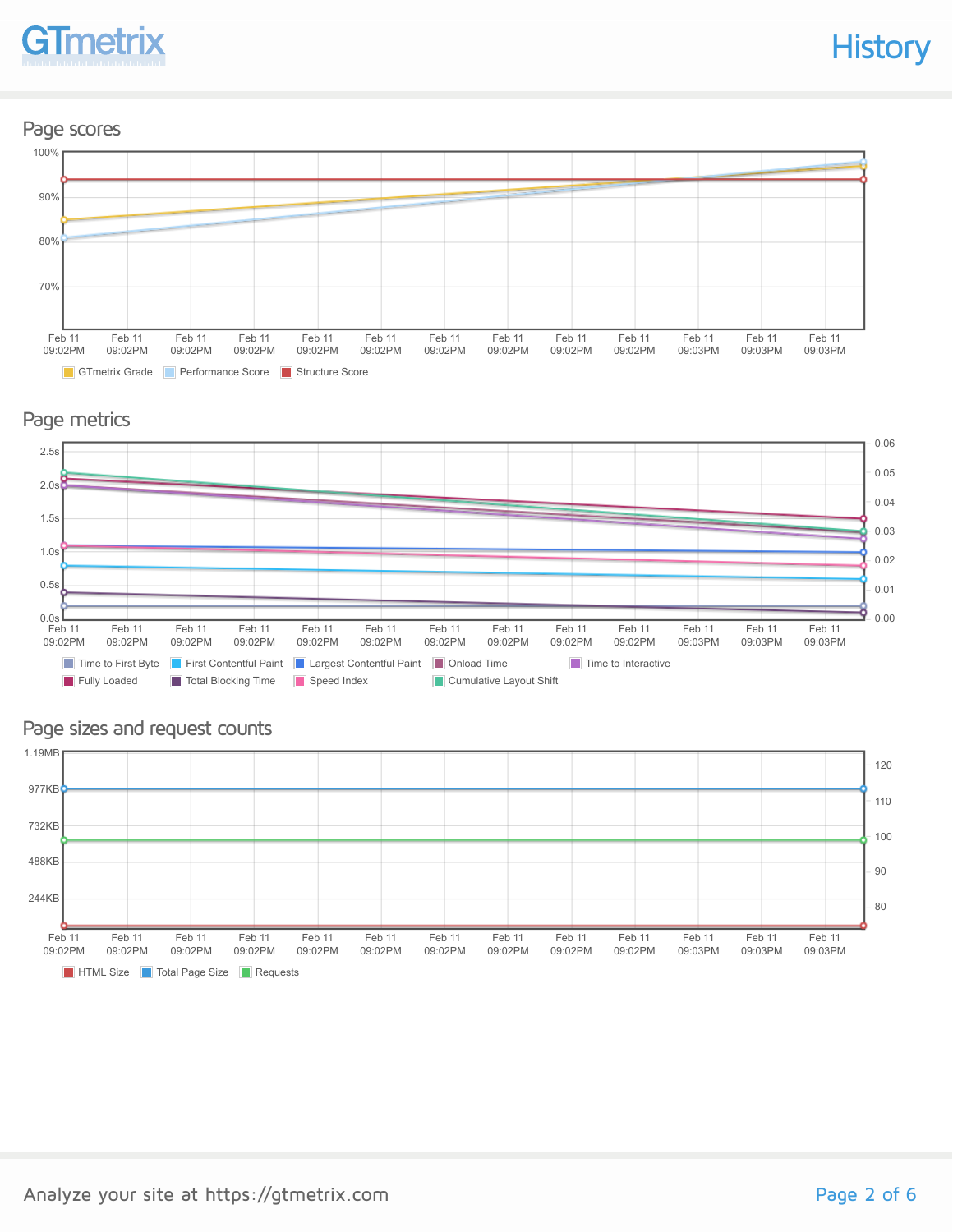# GTmetrix

The waterfall chart displays the loading behaviour of your site in your selected browser. It can be used to discover simple issues such as 404's or more complex issues such as external resources blocking page rendering.

#### **Συνεπίπεδη Πόρτα Αλουμινίου SP-990 για Πόρτα Εισόδου**

| συνεπίπεδη-πόρτα-αλουμινίου-sp-990/ | 200 | tablalumin.com       | 62.5KB |      |                  | 247ms            |               |                  |  |  |
|-------------------------------------|-----|----------------------|--------|------|------------------|------------------|---------------|------------------|--|--|
| breeze_cdf7d837a9fd5a3aa35488dc7a   | 200 | tablalumin.com       | 1.06KB |      | 39 <sub>ms</sub> |                  |               |                  |  |  |
| breeze_3cb46270e5ee752a1c2577fb0    | 200 | tablalumin.com       | 1.93KB |      | 39ms             |                  |               |                  |  |  |
| breeze_1ddf23fcfd1b2941c456ce01da   | 200 | tablalumin.com       | 2.47KB | 39ms |                  |                  |               |                  |  |  |
| breeze_17ed2290fba8af3cbd99844bd    | 200 | tablalumin.com       | 8.40KB |      | 42ms             |                  |               |                  |  |  |
| breeze_6c20250e6a33b40d502001392    | 200 | tablalumin.com       | 690B   |      | 44ms             |                  |               |                  |  |  |
| breeze_567b1ef5a187990fe66500f29a   | 200 | tablalumin.com       | 1.00KB |      | 45ms             |                  |               |                  |  |  |
| breeze_1acaaa551dd1a3e8d8ffe20c83   | 200 | tablalumin.com       | 2.55KB |      | 45 <sub>ms</sub> |                  |               |                  |  |  |
| breeze_89dd6e53c765c94ff20737f72c   | 200 | tablalumin.com       | 3.14KB |      | 45ms             |                  |               |                  |  |  |
| breeze_62771ae299251e32590656abb    | 200 | tablalumin.com       | 11.1KB |      | 54 <sub>ms</sub> |                  |               |                  |  |  |
| breeze_ff3a2310b920a47b82c49ba4c7   | 200 | tablalumin.com       | 12.8KB |      |                  | 87ms             |               |                  |  |  |
| breeze_f304c8daff997fd007e0a5ddfe7  | 200 | tablalumin.com       | 5.82KB |      |                  | 77 <sub>ms</sub> |               |                  |  |  |
| breeze_c1678ed5651af288d15fd2bbd    | 200 | tablalumin.com       | 12.0KB |      |                  | 88ms             |               |                  |  |  |
| breeze_ba5c0a083033b68505e12362b    | 200 | tablalumin.com       | 534B   |      |                  | 92ms             |               |                  |  |  |
| dashicons.min.css                   | 200 | tablalumin.com       | 34.5KB |      |                  | 96ms             |               |                  |  |  |
| breeze-prefetch-links.min.js        | 200 | tablalumin.com       | 633B   |      |                  | 76ms             |               |                  |  |  |
| jquery.min.js                       | 200 | tablalumin.com       | 29.6KB |      |                  |                  | 148ms         |                  |  |  |
| open-sans-v27-greek-600.woff        | 200 | tablalumin.com       | 25.7KB |      |                  |                  | 144ms         |                  |  |  |
| open-sans-v27-greek-regular.woff    | 200 | tablalumin.com       | 25.8KB |      |                  |                  | 148ms         |                  |  |  |
| open-sans-v27-greek-700.woff        | 200 | tablalumin.com       | 25.1KB |      |                  |                  | 148ms         |                  |  |  |
| open-sans-v27-greek-regular.woff2   | 200 | tablalumin.com       | 20.9KB |      |                  |                  | 148ms         |                  |  |  |
| open-sans-v27-greek-700.woff2       | 200 | tablalumin.com       | 20.4KB |      |                  |                  | 148ms         |                  |  |  |
| open-sans-v27-greek-600.woff2       | 200 | tablalumin.com       | 20.9KB |      |                  |                  | 148ms         |                  |  |  |
| fa-solid-900.woff2                  | 200 | tablalumin.com       | 76.4KB |      |                  |                  | <b>169ms</b>  |                  |  |  |
| jquery.zoom.min.js                  | 200 | tablalumin.com       | 1.22KB |      |                  |                  | 130ms         |                  |  |  |
| jquery.flexslider.min.js            | 200 | tablalumin.com       | 6.29KB |      |                  |                  | 130ms         |                  |  |  |
| photoswipe.min.js                   | 200 | tablalumin.com       | 11.5KB |      |                  |                  | <b>130ms</b>  |                  |  |  |
| photoswipe-ui-default.min.js        | 200 | tablalumin.com       | 3.56KB |      |                  |                  | 130ms         |                  |  |  |
| single-product.min.js               | 200 | tablalumin.com       | 1.87KB |      |                  |                  | 130ms         |                  |  |  |
| jquery.blockUI.min.js               | 200 | tablalumin.com       | 3.37KB |      |                  |                  | 135ms         |                  |  |  |
| js.cookie.min.js                    | 200 | tablalumin.com       | 1.08KB |      |                  |                  | 135ms         |                  |  |  |
| woocommerce.min.js                  | 200 | tablalumin.com       | 888B   |      |                  |                  | 135ms         |                  |  |  |
| jquery.tipTip.min.js                | 200 | tablalumin.com       | 1.19KB |      |                  |                  | 135ms         |                  |  |  |
| hello-frontend.min.js               | 200 | tablalumin.com       | 1.13KB |      |                  |                  | 134ms         |                  |  |  |
| complianz.min.js                    | 200 | tablalumin.com       | 9.01KB |      |                  |                  | 212ms         |                  |  |  |
| uael-nav-menu.min.js                | 200 | tablalumin.com       | 2.94KB |      |                  |                  | <b>133ms</b>  |                  |  |  |
| js_cookie.min.js                    | 200 | tablalumin.com       | 1.12KB |      |                  |                  | <b>133ms</b>  |                  |  |  |
| swiper.min.js                       | 200 | tablalumin.com       | 32.9KB |      |                  |                  | 145ms         |                  |  |  |
| mediaelement-and-player.min.js      | 200 | tablalumin.com       | 35.0KB |      |                  |                  | 147ms         |                  |  |  |
| mediaelement-migrate.min.js         | 200 | tablalumin.com       | 692B   |      |                  |                  | 134ms         |                  |  |  |
| jet-woo-product-gallery.min.js      | 200 | tablalumin.com       | 3.76KB |      |                  |                  | 134ms         |                  |  |  |
| accounting.min.js                   | 200 | tablalumin.com       | 1.47KB |      |                  |                  | 139ms         |                  |  |  |
| addons.min.js                       | 200 | tablalumin.com       | 3.37KB |      |                  |                  | 139ms         |                  |  |  |
| webpack.runtime.min.js              | 200 | tablalumin.com       | 2.18KB |      |                  |                  | 139ms         |                  |  |  |
| frontend-modules.min.js             | 200 | tablalumin.com       | 4.53KB |      |                  |                  | 139ms         |                  |  |  |
| waypoints.min.js                    | 200 | tablalumin.com       | 2.99KB |      |                  |                  | 139ms         |                  |  |  |
| core.min.js                         | 200 | tablalumin.com       | 6.61KB |      |                  |                  | 139ms         |                  |  |  |
| frontend.min.js                     | 200 | tablalumin.com       | 10.4KB |      |                  |                  | 139ms         |                  |  |  |
| elements-handlers.min.js            | 200 | tablalumin.com       | 5.25KB |      |                  |                  | 139ms         |                  |  |  |
| js?id=G-LJTZGMXPHS                  | 200 | googletagmanager.com | 61.6KB |      |                  |                  | $\vert$ 217ms |                  |  |  |
| Logo.png                            | 200 | tablalumin.com       | 1.42KB |      |                  |                  |               | 58ms             |  |  |
| user.svg                            | 200 | tablalumin.com       | 403B   |      |                  |                  |               | 46ms             |  |  |
| bag.svg                             | 200 | tablalumin.com       | 729B   |      |                  |                  |               | 50ms             |  |  |
| Πάνελ-Αλουμινίου-Όλα.png            | 200 | tablalumin.com       | 9.48KB |      |                  |                  |               | 65 <sub>ms</sub> |  |  |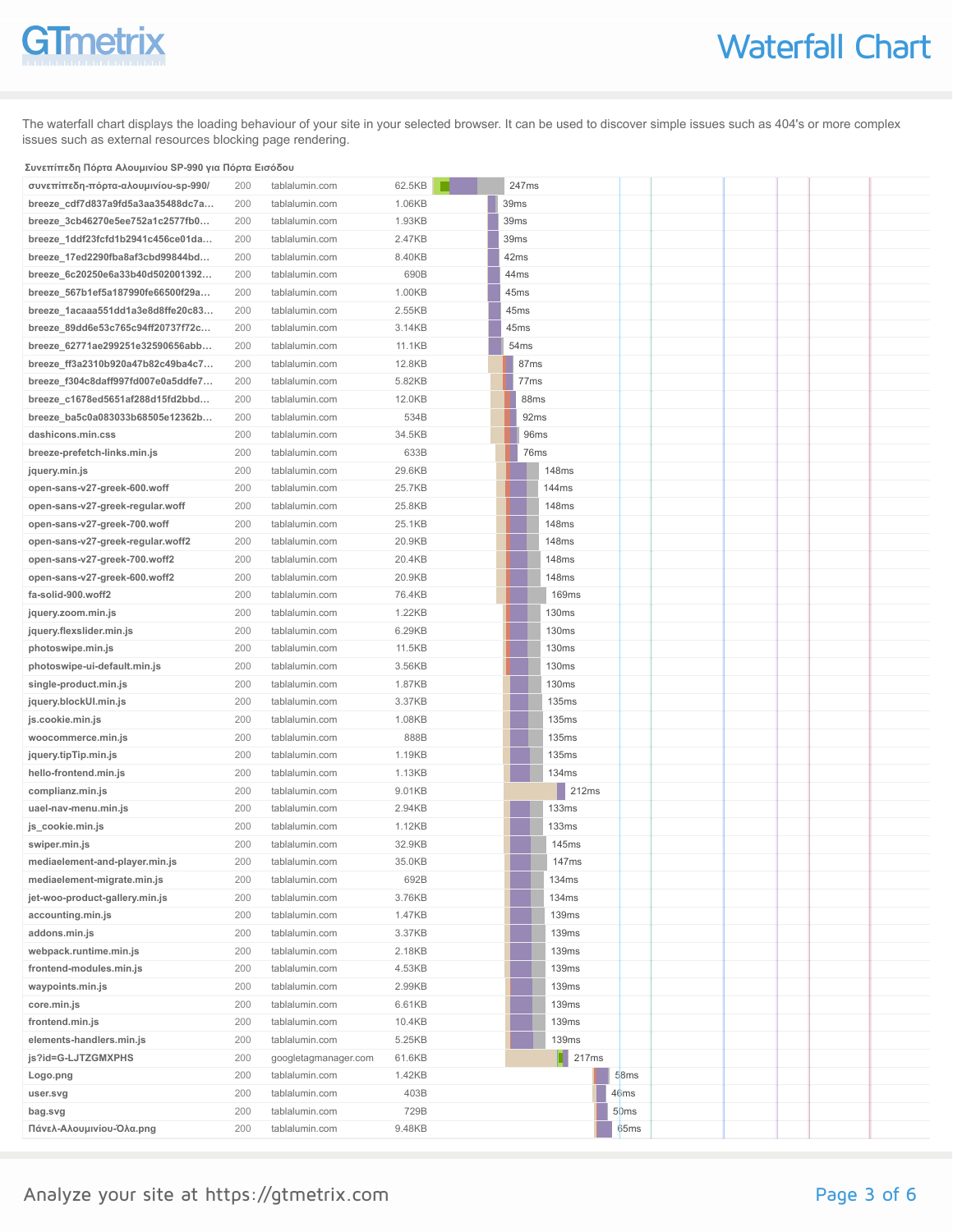| Πάνελ-Αλουμινίου-με-Χάραξη.png      | 200 | tablalumin.com | 4.13KB | 58ms             |      |                  |                  |      |
|-------------------------------------|-----|----------------|--------|------------------|------|------------------|------------------|------|
| Παραδοσιακά-Πάνελ-Αλουμινίου.png    | 200 | tablalumin.com | 14.6KB | 59ms             |      |                  |                  |      |
| Γραμμικά-Πάνελ-Αλουμινίου.png       | 200 | tablalumin.com | 4.26KB | 69 <sub>ms</sub> |      |                  |                  |      |
| Πάνελ-Αλουμινίου-με-Τζάμι.png       | 200 | tablalumin.com | 11.4KB | 60ms             |      |                  |                  |      |
| Τυφλά-Πάνελ-Αλουμινίου.png          | 200 | tablalumin.com | 5.67KB | 65ms             |      |                  |                  |      |
| Πλαϊνά-Πάνελ-Αλουμινίου.png         | 200 | tablalumin.com | 10.3KB | 66 <sub>ms</sub> |      |                  |                  |      |
| συνεπιπεδη-πορτα-αλουμινιου-sp990   | 200 | tablalumin.com | 2.83KB | 68ms             |      |                  |                  |      |
| συνεπιπεδη-πορτα-αλουμινιου-sp990   | 200 | tablalumin.com | 4.17KB | 62ms             |      |                  |                  |      |
| ΣΤΡΟΓΓΥΛΗ-ΛΑΒΗ-INOΞ.jpg             | 200 | tablalumin.com | 6.46KB | 72ms             |      |                  |                  |      |
| banner-1-optin.css?v=27             | 200 | tablalumin.com | 3.04KB |                  | 30ms |                  |                  |      |
| POST admin-ajax.php                 | 200 | tablalumin.com | 78B    |                  |      |                  | 516ms            |      |
| text-editor.289ae80d76f0c5abea44.bu | 200 | tablalumin.com | 808B   |                  | 27ms |                  |                  |      |
| tabs.50864c9249aa8a87126a.bundle    | 200 | tablalumin.com | 1.43KB |                  | 26ms |                  |                  |      |
| swiper.min.js?ver=5.3.6             | 200 | tablalumin.com | 32.9KB |                  | 63ms |                  |                  |      |
| lightbox.23e39ac2830dfb4ca6a7.bund  | 200 | tablalumin.com | 8.94KB |                  | 46ms |                  |                  |      |
| dialog.min.js?ver=4.9.0             | 200 | tablalumin.com | 3.39KB |                  | 46ms |                  |                  |      |
| share-link.min.js?ver=3.5.4         | 200 | tablalumin.com | 1.21KB |                  | 47ms |                  |                  |      |
| ΤΕΤΡΑΓΩΝΗ-ΜΑΤ-ΝΙΚΕΛ-ΛΑΒΗ-ΚΩΔΙ       | 200 | tablalumin.com | 6.68KB |                  |      | 43ms             |                  |      |
| ΤΕΤΡΑΓΩΝΗ-ΜΑΥΡΗ-ΛΑΒΗ-ΚΩΔΙΚΟΣ        | 200 | tablalumin.com | 6.40KB |                  |      | 45ms             |                  |      |
| ΤΕΤΡΑΓΩΝΗ-ΛΑΒΗ-ΜΑΤ-ΧΡΩΜΙΟ-ΜΕ        | 200 | tablalumin.com | 7.01KB |                  |      | 44ms             |                  |      |
| ΠΛΑΚΕ-ΛΑΒΗ-ΜΕ-ΤΕΤΡΑΓΩΝΗ-ΒΑΣΗ        | 200 | tablalumin.com | 6.92KB |                  |      | 41 <sub>ms</sub> |                  |      |
| ΠΛΑΚΕ-ΛΑΒΗ-ΜΑΤ-ΜΑΥΡΗ-ΜΕ-ΤΕΤΡ        | 200 | tablalumin.com | 7.38KB |                  |      | 57 <sub>ms</sub> |                  |      |
| ΠΛΑΚΕ-ΛΑΒΗ-ΜΑΤ-ΝΙΚΕΛ-ΚΩΔΙΚΟΣ-       | 200 | tablalumin.com | 6.51KB |                  |      | 56ms             |                  |      |
| ΤΟΞΩΤΗ-ΣΤΡΟΓΓΥΛΗ-ΛΑΒΗ-ΚΩΔΙΚΟ        | 200 | tablalumin.com | 7.99KB |                  |      | 53 <sub>ms</sub> |                  |      |
| ΜΠΟΥΛ-ΠΛΑΚΕ-ΤΕΤΡΑΓΩΝΟ-ΚΩΔΙΚ         | 200 | tablalumin.com | 12.1KB |                  |      | 52ms             |                  |      |
| ΜΠΟΥΛ-ΠΛΑΚΕ-ΣΤΡΟΓΓΥΛΟ-ΚΩΔΙΚΟ        | 200 | tablalumin.com | 13.9KB |                  |      | 56ms             |                  |      |
| Πόρτες-Αλουμινίου-Όλα.png           | 200 | tablalumin.com | 7.55KB |                  |      |                  | 55 <sub>ms</sub> |      |
| Πόρτες-Αλουμινίου.png               | 200 | tablalumin.com | 7.77KB |                  |      |                  | 45ms             |      |
| Πόρτες-Αλουμινίου-με-Πλαϊνό.png     | 200 | tablalumin.com | 8.88KB |                  |      |                  | 46ms             |      |
| Πόρτες-Αλουμινίου-Κουζίνας.png      | 200 | tablalumin.com | 6.28KB |                  |      |                  | 57 <sub>ms</sub> |      |
| Θωρακισμένες-πόρτες.png             | 200 | tablalumin.com | 8.31KB |                  |      |                  | 56 <sub>ms</sub> |      |
| Θωρακισμένες-πόρτες-με-επένδυση-    | 200 | tablalumin.com | 5.71KB |                  |      |                  | 95 <sub>ms</sub> |      |
| Θωρακισμένες-Πόρτες-με-Επένδυση-    | 200 | tablalumin.com | 9.70KB |                  |      |                  | 67 <sub>ms</sub> |      |
| Θωρακισμένες-Πόρτες-με-Επένδυση-    | 200 | tablalumin.com | 9.06KB |                  |      |                  | 80 <sub>ms</sub> |      |
| Κουφώματα-Αλουμινίου-Όλα.png        | 200 | tablalumin.com | 4.06KB |                  |      |                  | 90ms             |      |
| Ανοιγόμενα.png                      | 200 | tablalumin.com | 9.10KB |                  |      |                  | 92ms             |      |
| Συρόμενα-Επάλληλα.png               | 200 | tablalumin.com | 10.6KB |                  |      |                  | 77 <sub>ms</sub> |      |
| Συρόμενα-Χωνευτά.png                | 200 | tablalumin.com | 6.51KB |                  |      |                  | 88ms             |      |
| Παραδοσιακά-Κουφώματα-Αλουμινίο     | 200 | tablalumin.com | 13.7KB |                  |      |                  | 69 <sub>ms</sub> |      |
| Κάγκελα-Αλουμινίου-Τύπου-Inox.png   | 200 | tablalumin.com | 12.0KB |                  |      |                  | 68ms             |      |
| Ανοδιωμένα-Κάγκελα-Αλουμινίου.png   | 200 | tablalumin.com | 3.89KB |                  |      |                  | 70 <sub>ms</sub> |      |
| Εξαρτήματα-Καγκέλων-Αλουμινίου.png  |     | tablalumin.com | 10.1KB |                  |      |                  | 72ms             |      |
| Προφίλ-Καγκέλων-Αλουμινίου.png      | 200 |                |        |                  |      |                  |                  |      |
|                                     | 200 | tablalumin.com | 13.8KB |                  |      |                  | 60 <sub>ms</sub> |      |
| Πτυσσόμενα-Κάγκελα-Ασφαλείας.png    | 200 | tablalumin.com | 9.67KB |                  |      |                  | 61ms             |      |
| cropped-fav-1-150x150.jpg           | 200 | tablalumin.com | 762B   |                  |      |                  |                  | 49ms |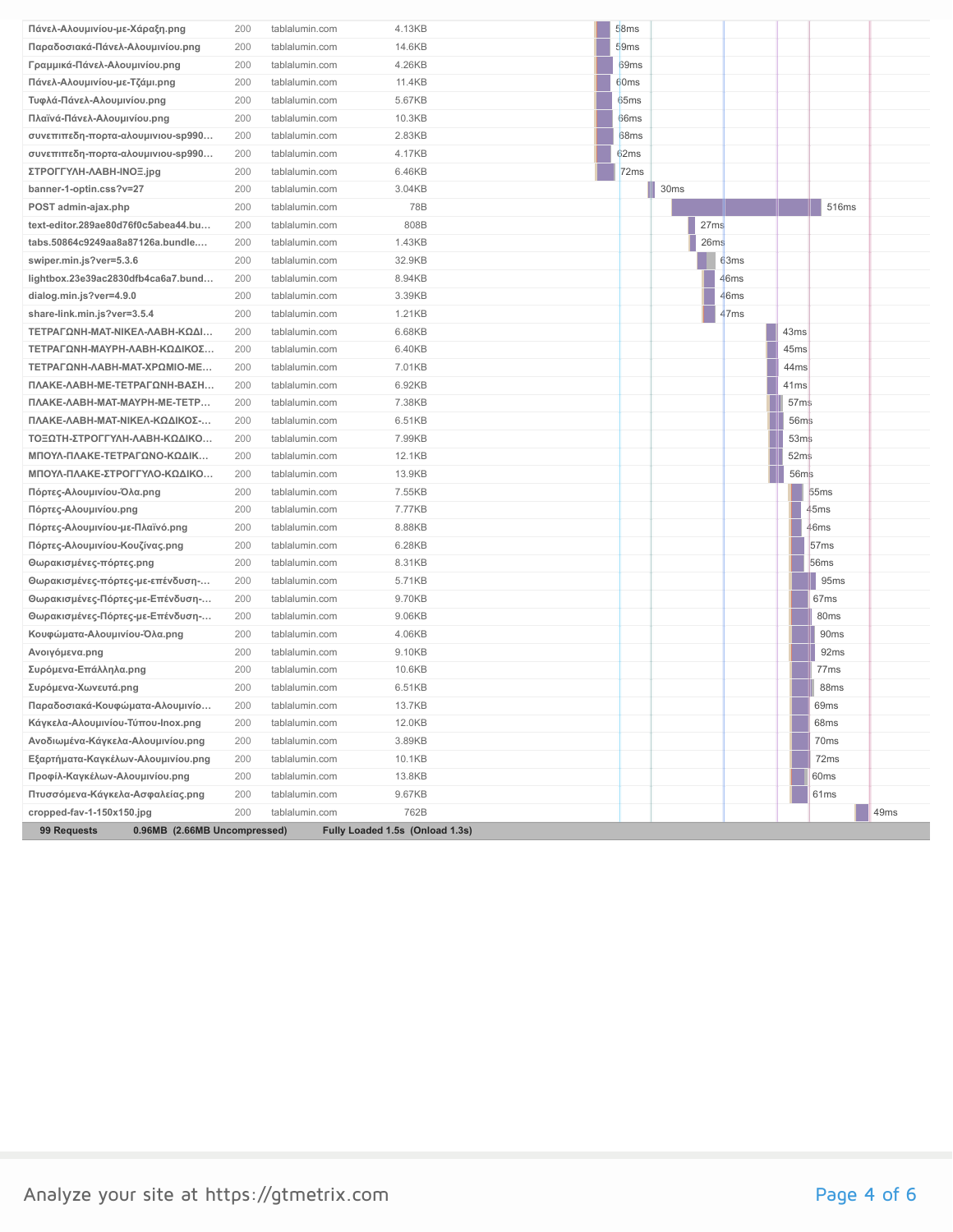

### **Performance**



#### Browser Timings

| Redirect    | <b>Oms</b> | Connect     | 59 <sub>ms</sub> | Backend      | 96ms              |
|-------------|------------|-------------|------------------|--------------|-------------------|
| <b>TTFB</b> | 155ms      | First Paint | 640ms            | DOM Int.     | 714 <sub>ms</sub> |
| DOM Loaded  | 746ms      | Onload      | 1.3s             | Fully Loaded | 1.5s              |